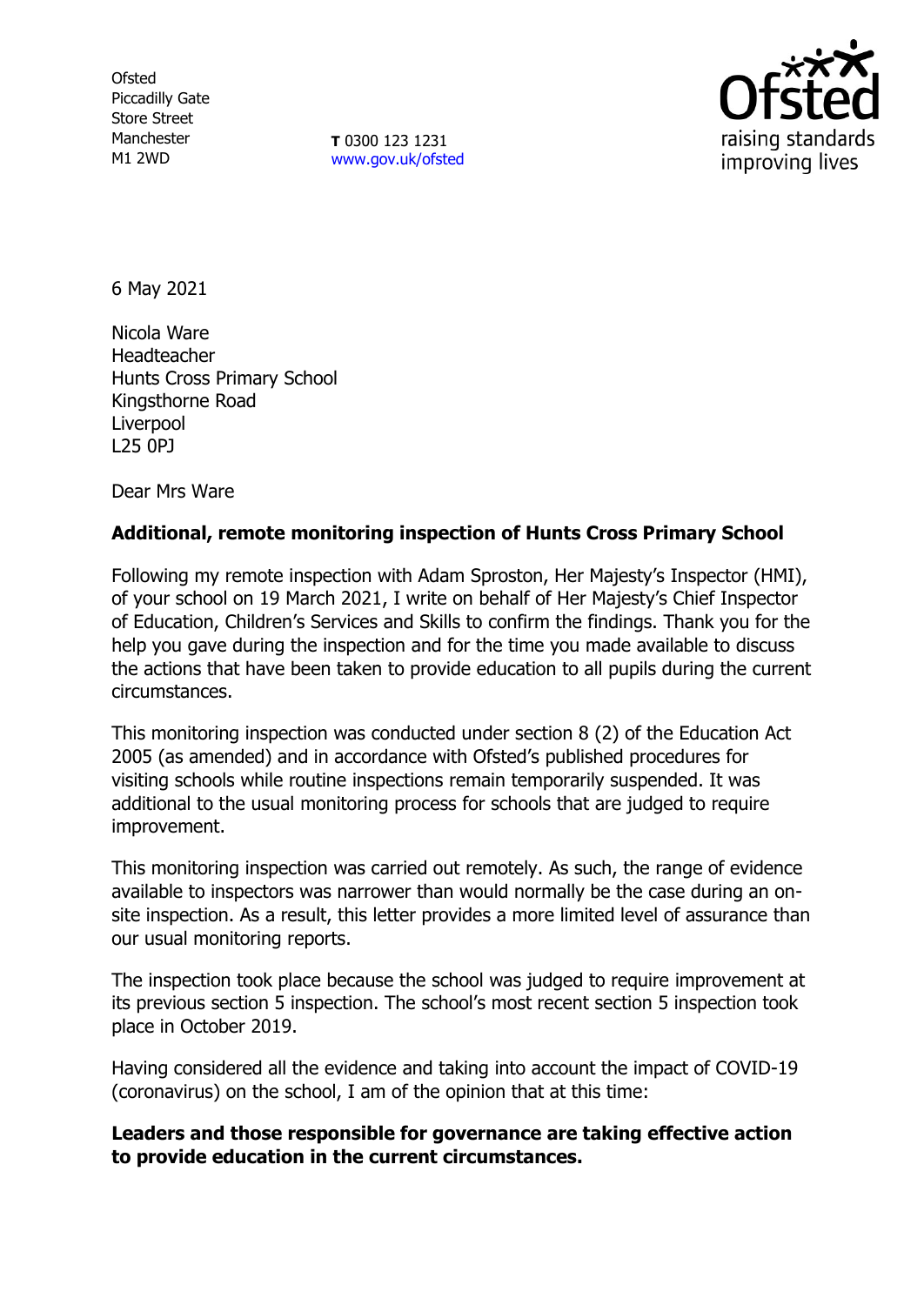

Leaders and those responsible for governance should take further action to:

- $\blacksquare$  ensure that the delays caused by the pandemic in implementing the new curriculum in subjects other than English and mathematics are overcome
- ensure that the governing body re-establish regular governors' meetings and that they maintain a closer oversight of the curriculum.

## **Context**

- When the school was closed to most pupils at the start of the spring term 2021, approximately two thirds of pupils were educated at home. One third of pupils were in school, which included most of the vulnerable pupils and almost three quarters of pupils with an education, health and care plan.
- At the time of this inspection, almost all pupils were in school.
- Leaders were not managing any significant staffing issues at the time of this inspection. A small proportion of staff were absent because of COVID-19.

## **Main findings**

- You and all staff have a clear ambition to improve the school's curriculum for the benefit of all pupils. The pandemic caused you to change some of your plans but not to lose sight of them. You have managed the challenges of partial school closures well and ensured that pupils' education continued, whether they learned at home or on site.
- Before the pandemic began, you had started to improve the school's curriculum. Using their recent training, all leaders redesigned the curriculum plans for their subject areas. Across all subjects, it is now clearer what pupils will learn and when they will learn subject content. Your current priority is to tackle the gaps in pupils' reading, writing and mathematics knowledge that have emerged during the pandemic.
- Teachers have checked what pupils have forgotten or missed while the school was closed to most pupils. They are using this information to make adaptations to the planned curriculum. Some subject content is being prioritised so that pupils can gain the most benefit from teaching time. For example, next term, specialist teachers will teach computing to younger pupils. This is to help these pupils catch up quickly on missed learning. Even so, these changes mean that, across a range of subjects, new curriculum plans will take longer to put in place than was originally planned.
- $\blacksquare$  The early years leader works closely with staff at the local nursery. They have developed a shared approach to teaching early reading and mathematics.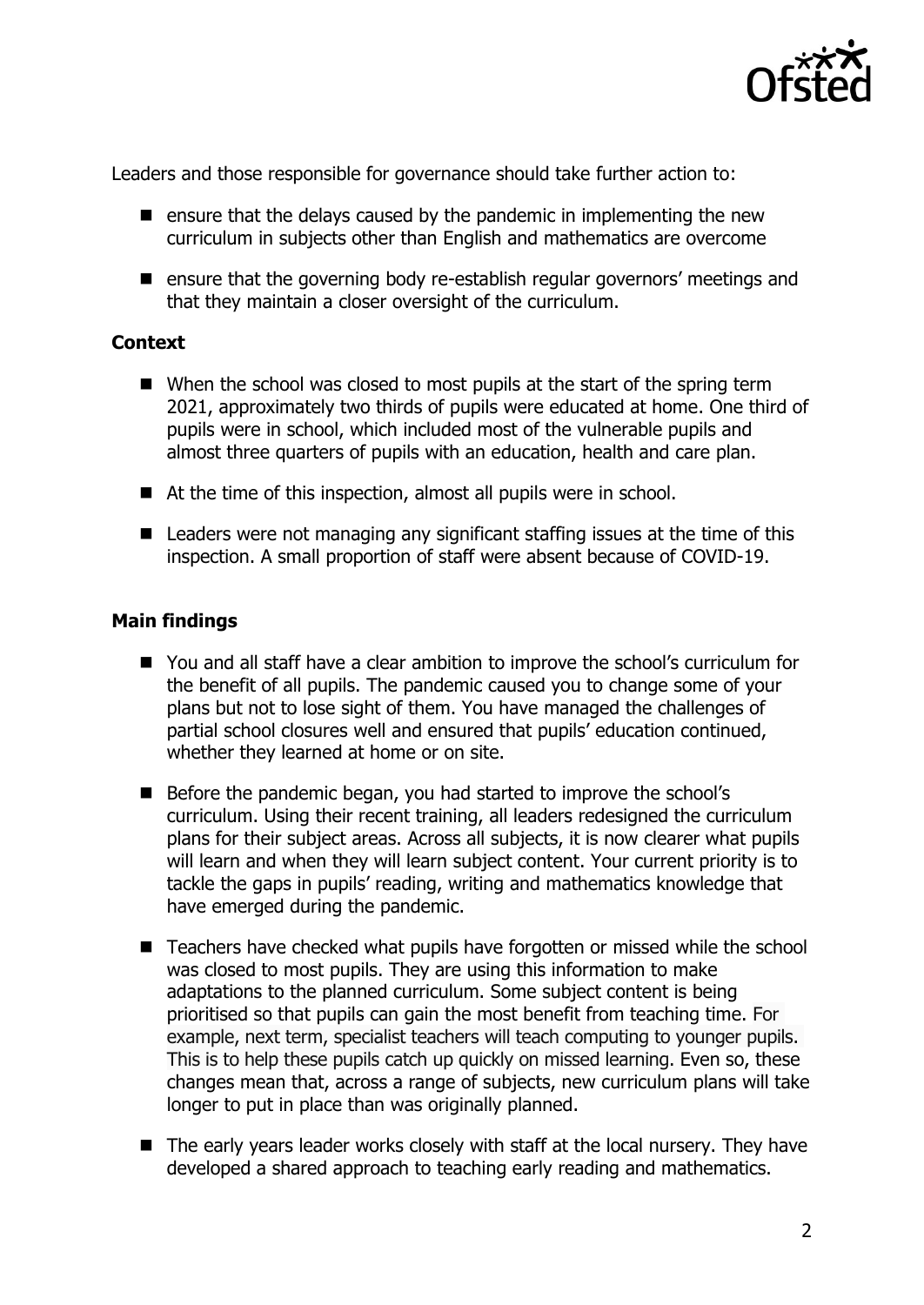

Leaders have spent time together looking at what children know and can do in their final term in nursery. This helps teachers build on children's knowledge and skills as soon as they enter their Reception Year.

- You want all pupils to read well. You have trained all staff to deliver the reading curriculum, including the phonics programme, in a systematic way. Pupils get a chance to read a wide range of high-quality books. This is improving their fluency and understanding. These books match the sounds that they are learning. You acted quickly to check how well pupils were reading following the end of each partial school closure. You found that many pupils had gaps in their phonics knowledge. Teachers are helping pupils to catch up with phonics and, where needed, extra support is in place.
- The special educational needs coordinator (SENCo) works closely with staff and other professionals to meet the needs of pupils with special educational needs and/or disabilities (SEND), including those who are vulnerable. The SENCo also takes time to listen to the views of pupils with SEND. This helps these pupils to have a say in the education that they receive. All parents and carers of pupils with SEND, who completed Ofsted's Parent View questionnaire, agreed that staff provide pupils with the support that they need. This includes support for pupils' well-being, as well as their learning.
- You and other leaders provide governors with detailed reports about the education that pupils receive. This helps governors to carry out their roles. The pandemic has limited governors' opportunities to meet. Minutes from meetings show that governors ask questions about a range of matters. However, there is no record of how they challenge you and other leaders about the quality of the curriculum that you are currently providing.
- $\blacksquare$  The local authority knows the school well. It has a strong, supportive relationship with you and your staff. The support from the local authority, as well as support from the mathematics hub, has helped you and other leaders to improve the curriculum in English and mathematics. The local authority has also helped to develop subject leaders' confidence in planning their curriculums. This has led to improved plans being in place across a range of subjects. You welcome the support that is offered. It has helped you to deliver the curriculum well in the current circumstances.

# **Evidence**

This inspection was conducted remotely. We spoke to you, other senior and middle leaders, pupils, the chair of the governing body and a representative of the local authority to discuss leaders' actions to provide education to all pupils during a national lockdown.